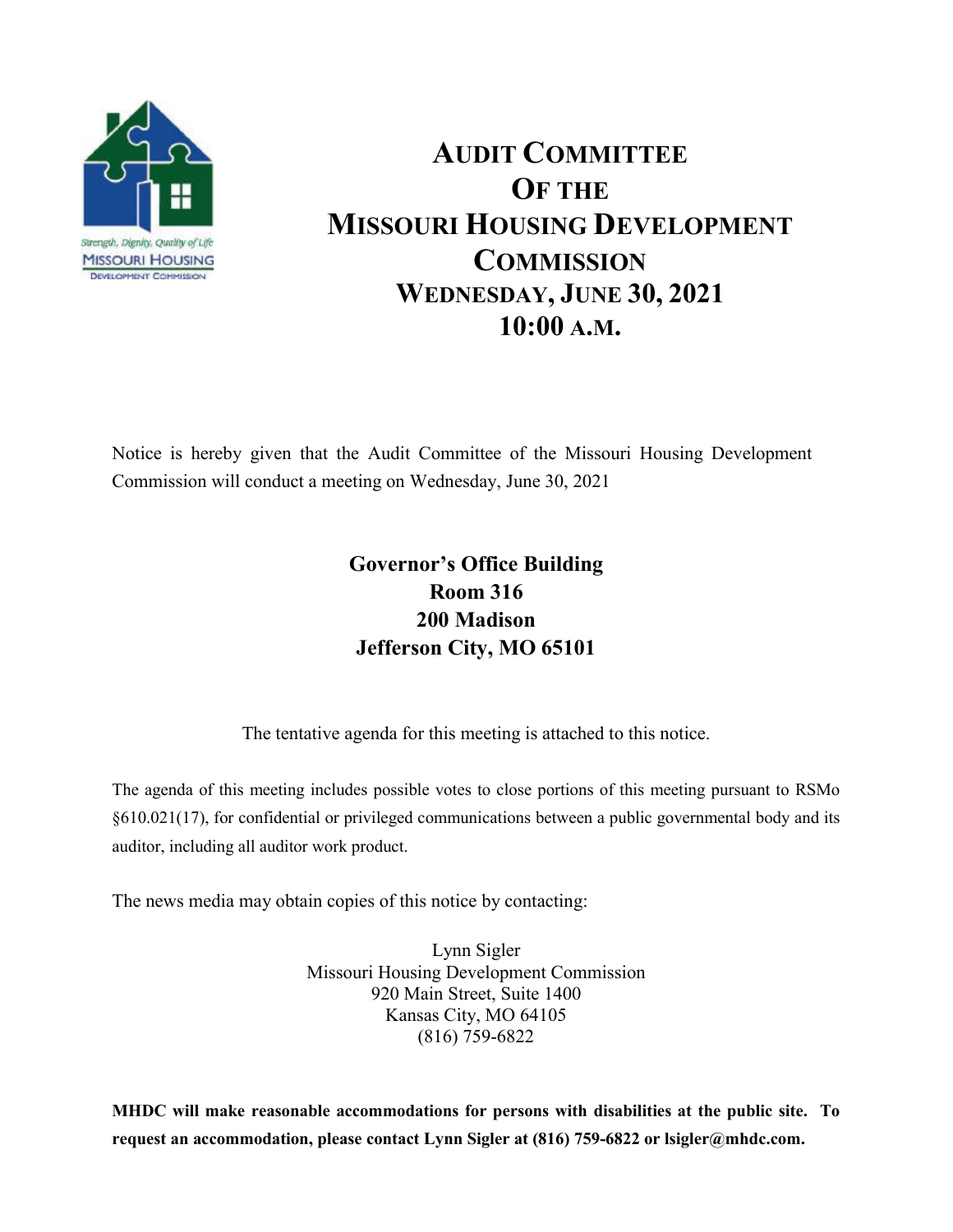

## **AUDIT COMMITTEE MEETING WEDNESDAY, JUNE 30, 2021 10:00 A.M. AGENDA**

**GOVERNOR'S OFFICE BUILDING ROOM 316 200 MADISON JEFFERSON CITY, MO 65101**

Committee Chairman:Mark Elliff Committee Members: Danny Chadakhtzian Rick McDowell

## **Meeting Agenda**

- 1. Approval of Minutes for the September 25, 2020 Audit Committee Meeting
- 2. \* Inquire of the Director of Finance regarding the fiscal health of the Commission
- 3. \* Review of procedures and any matters submitted:
	- Review procedures for receipt, retention and treatment of complaints received by the Commission regarding accounting, internal controls, auditing matters or suspected fraud submitted to the Commission. Review any submissions.
	- Review procedures for the confidential, anonymous submission of concerns regarding questionable accounting or auditing matters or suspected fraud. Review any submissions.
- 4. \* Audit Committee and Charter:
	- Review the Audit Committee's effectiveness and discuss recommendations for improving the effectiveness of the Committee.
	- Review and update (if any desired changes) the Audit Committee Charter and Responsibilities Calendar.
- 5. Discuss Oversight and Risk Assessment Considerations